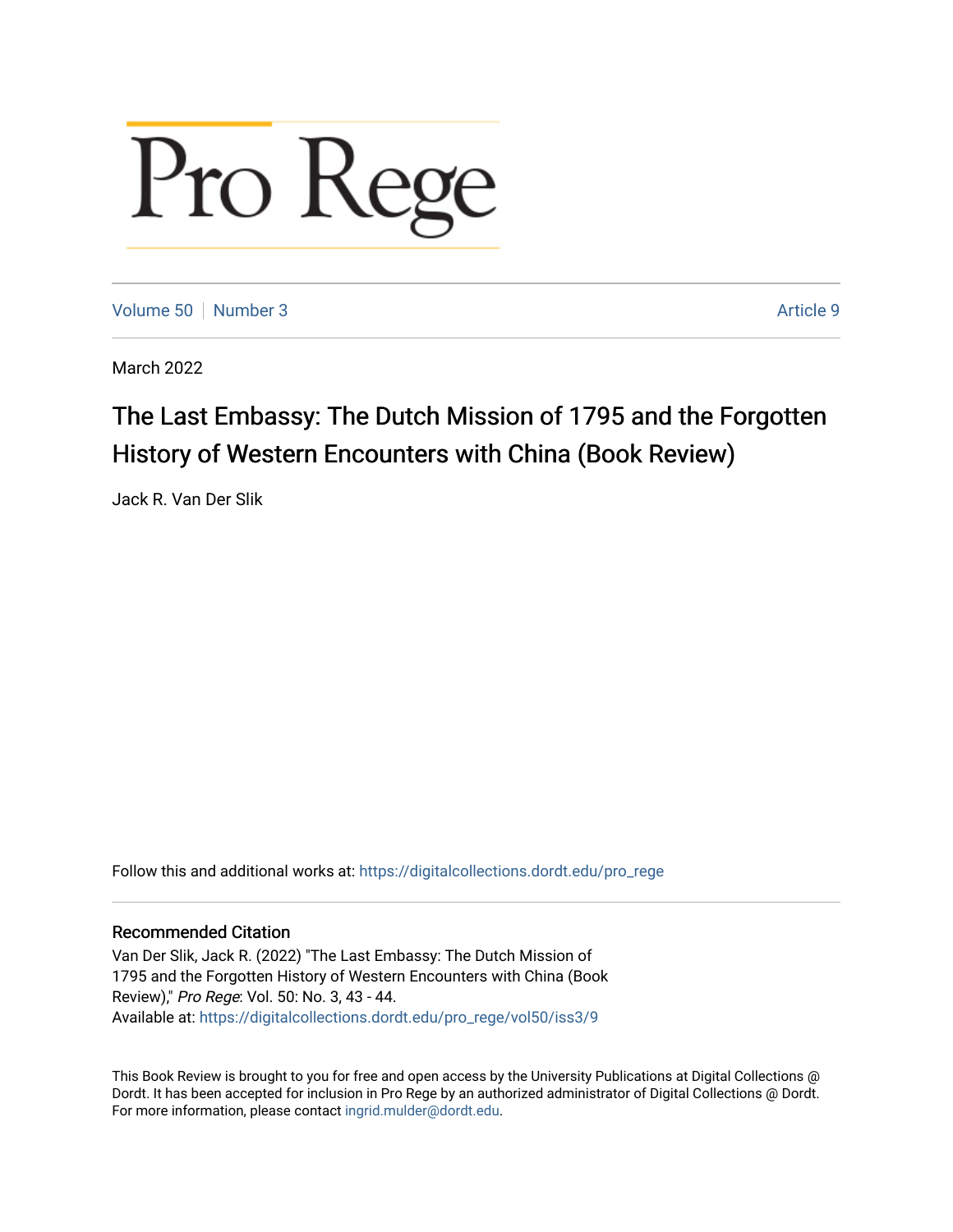*The Last Embassy: the Dutch Mission of 1795 and the Forgotten History of Western Encounters with China.* Tonio Andrade. Princeton and Oxford: Princeton University Press, 2021, 408 pages. ISBN 978- 0- 691177113. Reviewed by Jack R. Van Der Slik, Professor Emeritus of Political Studies and Public Affairs, University of Illinois Springfield.

It is, of course, the long subtitle for *The Last Embassy* that drew my attention to this fascinating historical inquiry about a Dutch political mission to China in the late 18th century. The story has a simple premise. The Dutch nation and its Dutch East India Company were seeking trade opportunities with China. A unique event, the celebration of the Chinese Qianlong Emperor's 60th year in office, was to be held in Beijing in 1795. On behalf of country and company, the duty to serve as an ambassador-celebrant fell to a high-ranking company man, Isaac Titsingh, a director of the trading company with years of experience in Japan. Assigned to second place for the mission was Everardus Van Braam Houckgeist, an experienced director of the Canton (now Guangzhou) office for the Dutch East India Company. His trade experience in Canton was significant because the Canton port was "the only port in China where people from the Western Oceans are allowed to trade" (22). To remedy the fact that neither Titsingh nor Van Braam could converse in Chinese, Titsingh engaged the son of a French acquaintance to be his translator: Chretien Louis Joseph de Guignes. Titsingh assuaged the translator's ego by appointing him as his secretary and allowing him a French assistant of his own.

The storyline, told by historian Tonio Andrade, with many details about the more than 1300 miles of travel from Canton to Beijing, has three parts. First is the arduous trip, beginning in mid-November, to reach Beijing for a 1795 New Year's celebration. The travelers, totally dependent on the Chinese nation's travel arrangements, had to suffer harsh, often cold, circumstances. The Dutch complained among themselves that the "accommodations [were] terrible," and they recorded in their journals about the very poor food and host conditions." Often housed overnight, the Dutch spent many evenings "in a miserable hut [where their hosts] and the others go to bed without dinner" (118-119).

But the scene changed sharply when the visi-

tors arrived in Beijing. Their status rose markedly, as they were included in the Emperor's season of celebration. Great hospitality was then extended to them. For example, "As a sign of his pleasure with the Dutch, he [the emperor] grants another unprecedented honor: a tour of temples and pavilions in imperial gardens off limits to most foreign guests." As an additional favor, the Dutch received a special tour around the Eternal Peace Temple, Five Dragon Pavilions, and all the other beautiful places, an unprecedented mark of imperial favor (176). The culminating treat for the Dutch was the pleasurable return from Beijing to Canton, with more leisurely touring and good-weather-blessed days. Carried along and served by porters, cooks, and guardians, the principals traveled with a substantial retinue in an exquisite but unfamiliar land. Stopping in major cities to be honored by local dignitaries according to imperial protocol, the Europeans were on display. Sometimes carried in sedan chairs, they were shown sites that local dignitaries considered noteworthy. The journey took a slow pace, not arriving in Canton until mid-May 1795. The Dutch celebrated their return as a political and economic victory over rival British interests.

The victory was of brief significance even for Titsingh and Van Braam. During their successful venture in China but unknown to them, the Dutch Republic had been overwhelmed by the French. The Dutch royal house had fled to England. All of Dutch trade was upset by new enmities and alliances. The fallout divided Titsingh from Van Braun. Although Titsingh, who died in 1810, sought to document his experiences (as Andrade tells us), most of his writings "remained unpublished until the 1990s. Titsingh could have made a great name for himself as a traveler and statesman…. But he was more interested in scholarship than celebrity" (281). Van Braam, who managed to collect and auction off an assemblage of Chinese art with financial success, returned to Europe and died in 1801.